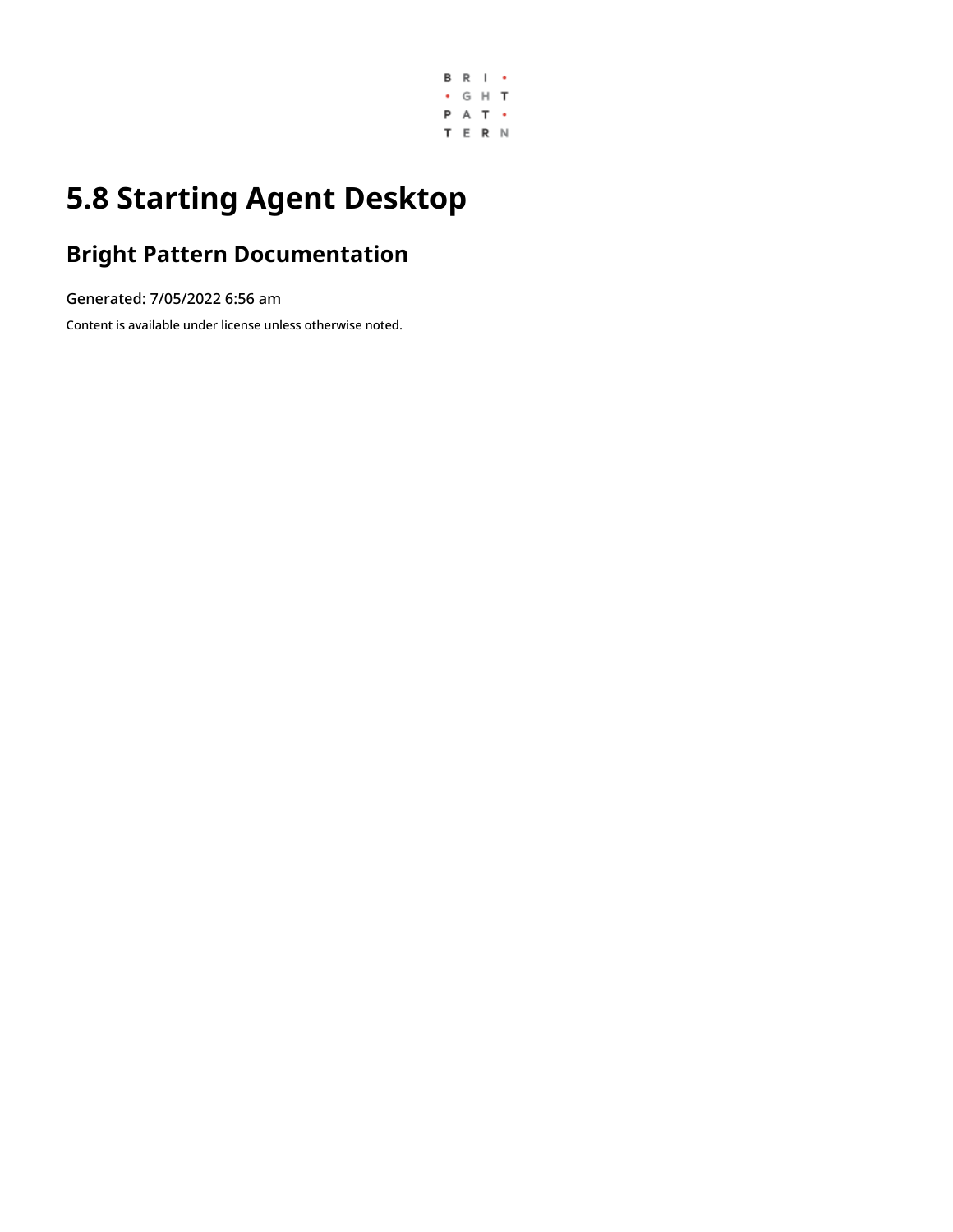#### **Table of Contents**

<span id="page-1-0"></span>

| <b>Table of Contents</b>                                    |  |
|-------------------------------------------------------------|--|
| Logging into Agent Desktop                                  |  |
| Step 1: Enter login credentials                             |  |
| Step 2: Confirm permissions and change password (if needed) |  |
| How to change your password                                 |  |
| Step 3: Navigate the user interface                         |  |
| Working as an Agent                                         |  |
|                                                             |  |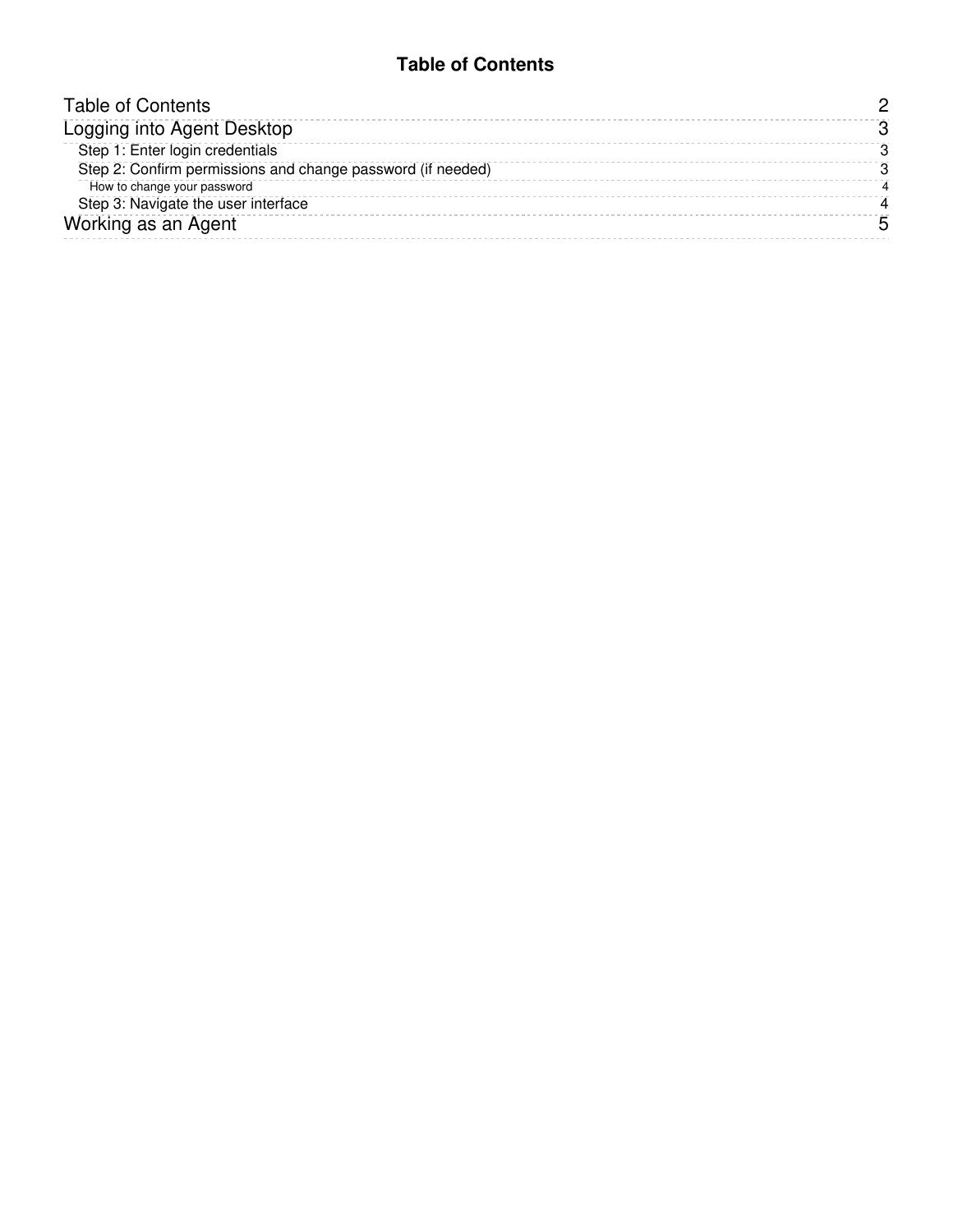## <span id="page-2-0"></span>**Logging into Agent Desktop**

Bright Pattern's Agent Desktop application can be launched from any supported web browser, including Chrome, Firefox, Safari, and Internet Explorer.

To log in to Agent Desktop, you will need to know the following:

- Your contact center's domain (e.g., yourcompany.brightpattern.com)
- Your username (e.g., "christy.borden")
- Your password

Note that Bright Pattern offers single sign-on (SSO) functionality for the contact center platform. SSO enables access to both Bright Pattern's Agent Desktop and Wallboard applications when you log in to either one of these applications. For example, if you log in to Agent Desktop and then navigate to Wallboard, you will find yourself already logged in to that application as well.

### <span id="page-2-1"></span>**Step 1: Enter login credentials**

1. Open your web browser and type in your contact center's URL:

**https://<yourcontactcenter>.brightpattern.com/agentdesktop**

For example: **<https://example.brightpattern.com/agentdesktop>**

- 2. In the **Username** and **Password** fields of the dialog box, enter the username and password provided to you by your system administrator. Do not change other fields of the dialog box unless instructed to do so by your system administrator.
- 3. Click the **Log in** button.

| B R           |  | Agent Desktop Login        |
|---------------|--|----------------------------|
| $\bullet$ G H |  | Username: websiteadmin     |
| P A T         |  | Password:<br>              |
| TERN          |  | Log in<br>Forgot password? |

Enter username and password to log in to Agent Desktop.

### <span id="page-2-2"></span>**Step 2: Confirm permissions and change password (if needed)**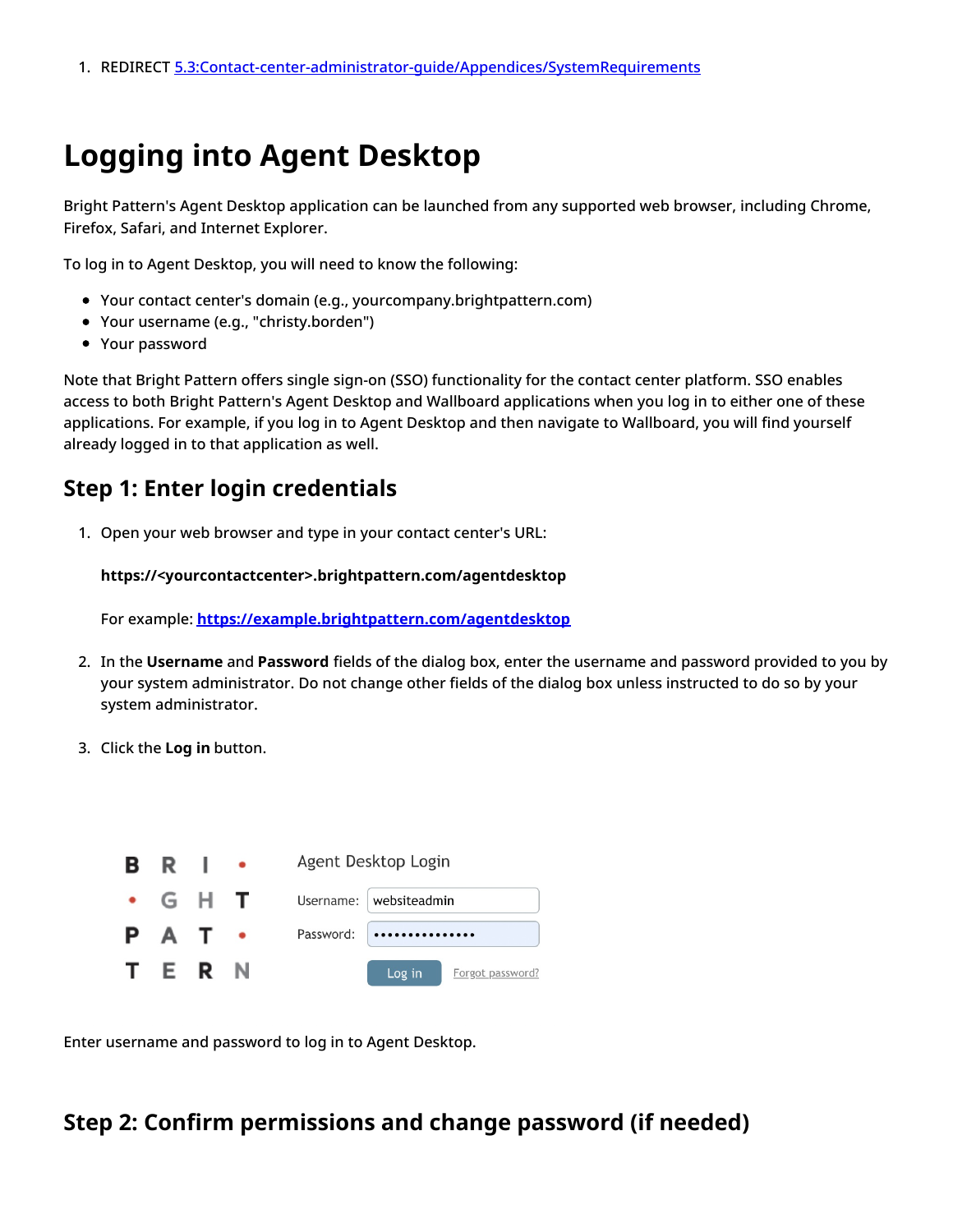If this is your first time logging in to Agent Desktop, you may be asked to confirm your permission to show notifications from this web page. Confirm your permission to display notifications.

If you forgot your password, you may request it by clicking the**Forgot password** link. Password recovery instruction will be sent to you by email. Note that in order to receive those instructions, your email address must be associated with your user account in the Bright Pattern Contact Center Administrator system. If in doubt, contact your administrator to have your password reset manually.

Once logged in, you can change your password via the settings menu in the top right corner of your application screen.

#### <span id="page-3-0"></span>**How to change your password**

- 1. Click your User Profile photo icon **. Note:** If you have not uploaded a photo to your user profile, click on the **Settings** icon  $\frac{\text{cos}}{\text{cos}}$  instead.
- 2. Select the **Change Password** option.



Click the Settings icon to change your password.

Depending on your contact center security policies, you may also be required to change your password upon initial login and/or at regular time intervals (e.g., every 90 days).

### <span id="page-3-1"></span>**Step 3: Navigate the user interface**

Successful logging into the Agent Desktop application marks the beginning of your working session. Your current status will be displayed in the upper-left corner of the application screen.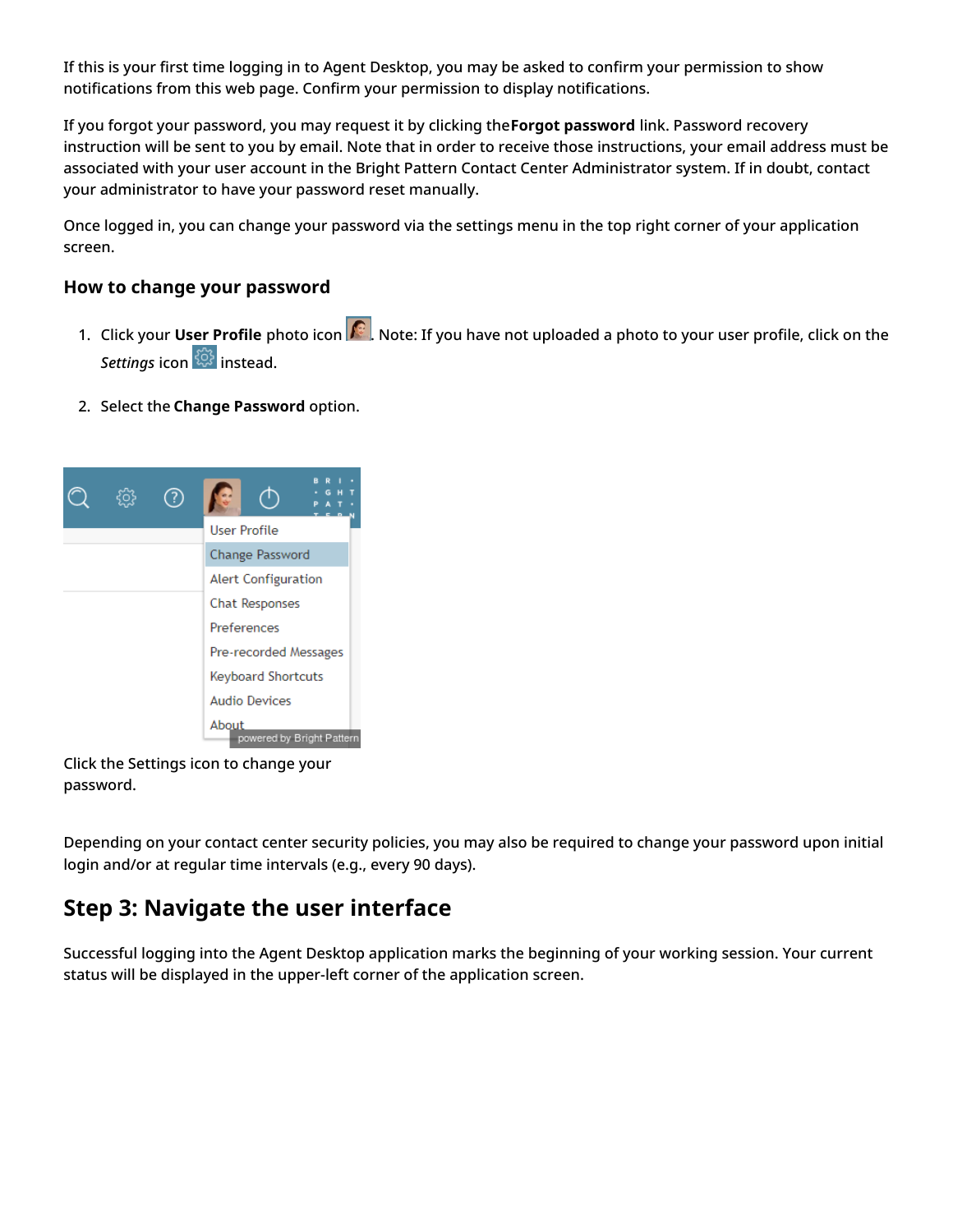

Agent status is set in the upper left-hand corner of Agent Desktop.

If you are an agent, depending on your contact center practices, you may be assigned either the *Not Ready* or *Ready* state upon login. If the *Not Ready* state is assigned, you will not receive any service calls until you manually change your state to *Ready*. If the *Ready* state is assigned, you may receive an interaction [immediately](https://help.brightpattern.com/5.8:Supervisor-guide/StartingAgentDesktop/?action=html-localimages-export#topic_agent-guide.2Fhowtointerpretyourcurrentstateinformation) upon login. See How to Interpret Your Current State Information for more information about the agent states and how to change them.

If you are not an agent, you will be assigned the status*Available* immediately upon login. This status indicates to your colleagues your availability to communicate. If you prefer not to be disturbed by incoming calls or instant messages, consider manually changing your status to *Not Ready* by clicking the drop-down menu icon below the current status indicator. For more [information](https://help.brightpattern.com/5.8:Supervisor-guide/StartingAgentDesktop/?action=html-localimages-export#topic_agent-guide.2Fhowtousethedirectory) about availability indicators, see section How to Use the Directory.

Some of the functions described in this guide may not be available to you. This usually means that either the corresponding capabilities are disabled in your contact center, or you do not have the permissions to use the function in question. If you believe that you need access to such functions in order to perform your tasks, contact your system administrator.

## <span id="page-4-0"></span>**Working as an Agent**

As a supervisor, you will normally have all agent functions available to you, including handling service interactions and managing your states. For information about how to use these functions, refer to the Bright Pattern Contact Center *[Agent](https://help.brightpattern.com/5.8:Supervisor-guide/StartingAgentDesktop/?action=html-localimages-export#topic_agent-guide.2Fpurpose) Guide*.

If you wish to work as an agent during your working session, simply change your user status from*Supervising* to *Ready*:

- 1. Click the **User Status Indicator/Selector** icon and select **Ready** as soon as you are ready to handle service interactions.
- 2. Follow the instructions in the *Agent Guide* for all further operations related to manual agent state [handling](https://help.brightpattern.com/5.8:Supervisor-guide/StartingAgentDesktop/?action=html-localimages-export#topic_agent-guide.2Fhowtointerpretyourcurrentstateinformation).